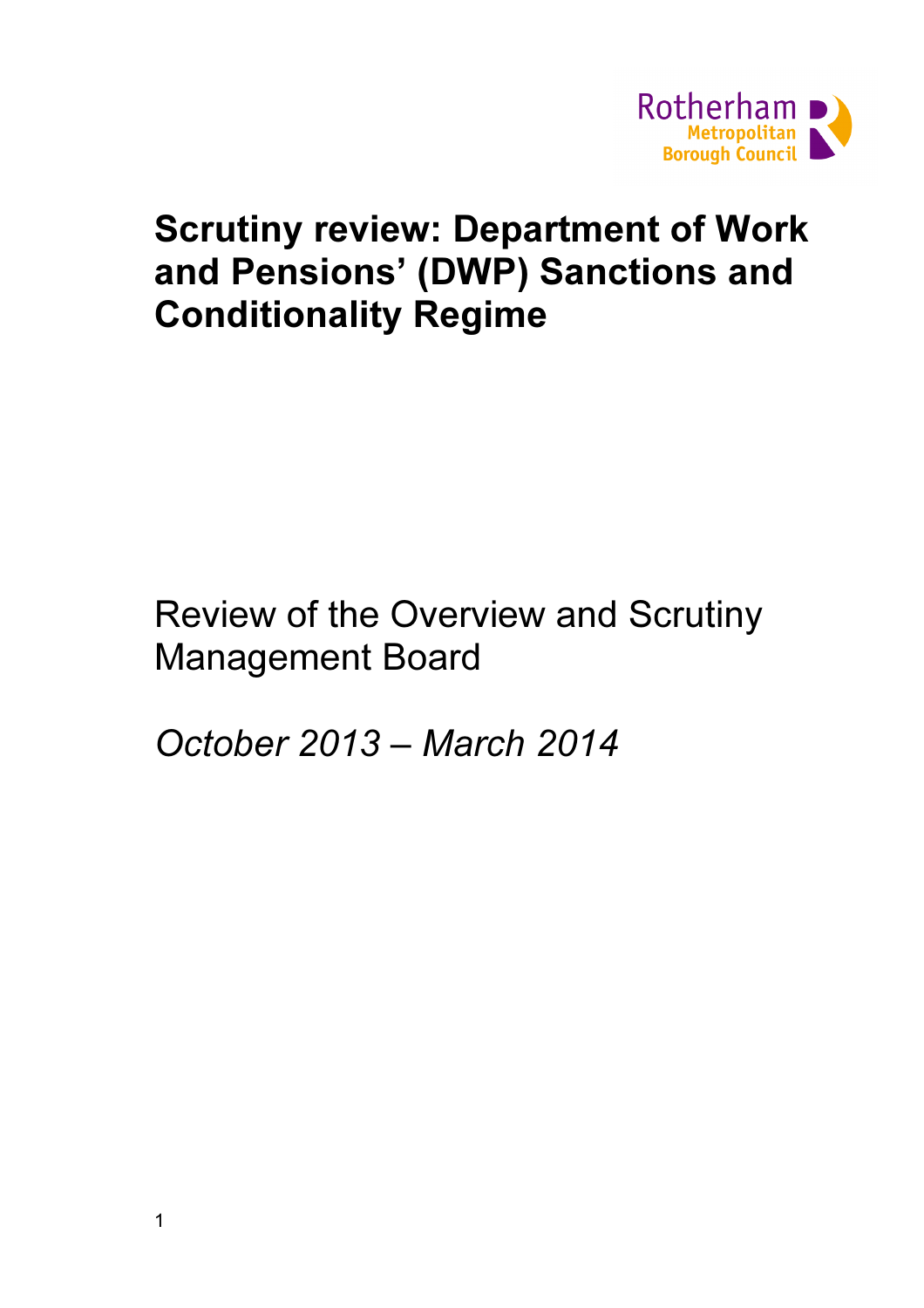# **CONTENTS**

| <b>Executive Summary</b>                                                                                                    | Page No<br>3        |
|-----------------------------------------------------------------------------------------------------------------------------|---------------------|
| 1. Why Members wanted to undertake this review                                                                              | 4                   |
| 2. Terms of Reference                                                                                                       | 4                   |
| 3. Background<br><b>3.1 National Context</b><br><b>3.2 Local Context</b>                                                    | 5<br>5<br>6         |
| 4. Evidence                                                                                                                 | 7                   |
| 4.1 DWP - Jobcentre Plus<br><b>4.2 Work Programme Providers</b>                                                             | 7<br>8              |
| 5. Key Findings                                                                                                             | 9                   |
| <b>5.1 Communication</b><br>5.2 Discretion and Flexibility<br><b>5.3 Vulnerable Claimants</b><br>5.4 Local Working Protocol | 9<br>10<br>10<br>11 |
| <b>6. Recommendations</b>                                                                                                   | 11                  |
| 7. Background papers                                                                                                        | 12                  |
| 8. Thanks                                                                                                                   | 13                  |
| 7. Appendices                                                                                                               | 14                  |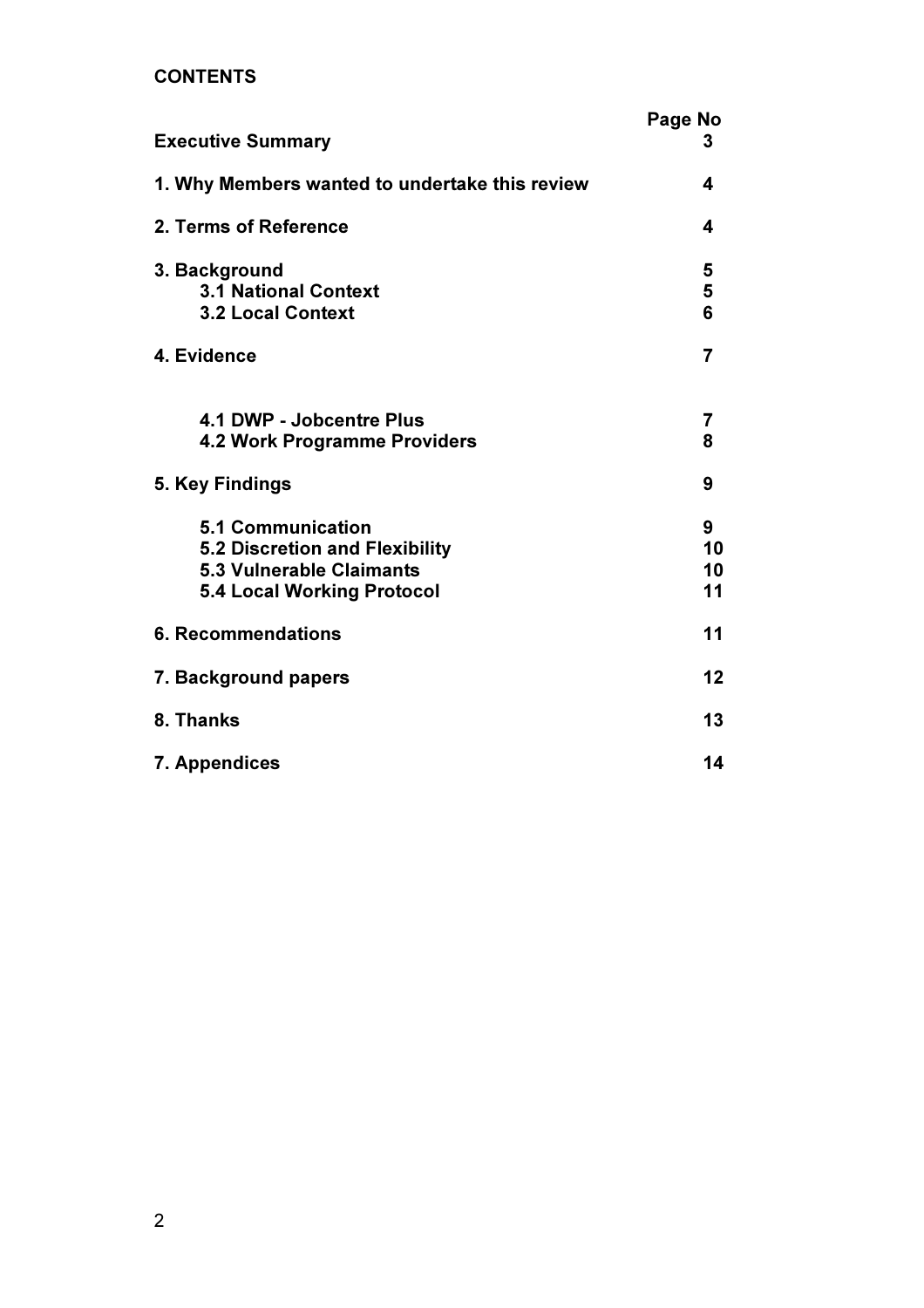## Executive Summary

## The aim of the review:

The review was instigated following discussions at the Welfare Reform Steering Group and elsewhere about an increase in the use of sanctions locally and an apparently unfair or inappropriate use of sanctions in some cases. The review was therefore set up to gain a clearer understanding of the conditionality regime and sanctions process and make recommendations to help ensure fairness, transparency, flexibility and consistency

The review group was made up of the following members:

- Cllr Glyn Whelbourn (Chair), • Cllr Jacquie Falvey,
- Cllr Ann Russell

In gathering its evidence, Members spoke to benefits claimants who had been sanctioned, representatives from Job Centre Plus and also from support agencies Families for Change, CAB and Supporting People. A considerable amount of data was gathered about current trends in the implementation of sanctions both nationally and locally, and the review also took into account national research findings on the matter. The help and cooperation of all who participated in this review is gratefully acknowledged.

It should be noted that two key partners declined the opportunity to take part in the review, these were the two main Work Programme Providers – A4E and Serco. The Review Group were extremely disappointed with this outcome, as not only do the findings now miss out the perspective of the providers, but also potentially impact on the ability of partners locally to implement all of the recommendations.

## Summary of findings and recommendations

The key findings of the review were grouped under 4 headings; Communication, Flexibility and Discretion, Vulnerable Claimants and Local Working Protocol. There is one main recommendation of the review, directed to the partners on the Welfare Reform Steering Group, which is to establish a local working protocol with the aim of ensuring complete fairness in the process of implementing sanctions in Rotherham. In implementing this recommendation they are also requested to consider:

- Inclusion of advice agencies
- How to include Work Programme providers
- Clear and consistent communication mechanisms
- Clear and consistent standards of referral within the partnership
- Rotherham MBC to review its eligibility criteria for the Fund for Change
- DWP partners to investigate the possibility of having the mandatory reconsideration process carried out locally instead of via the centre in Hanley.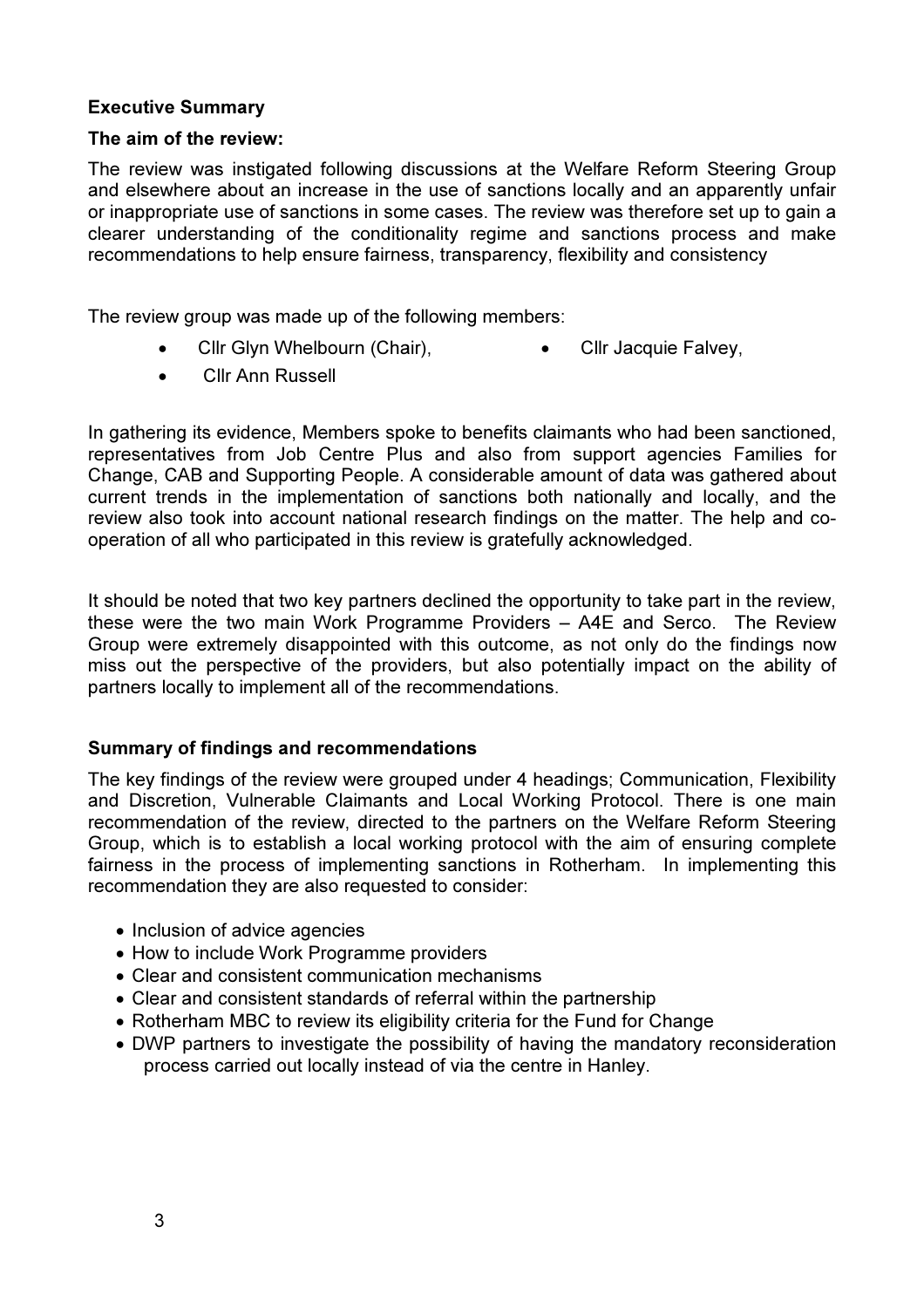### 1. Why members wanted to undertake this review?

The review group was established in response to a concern raised within Rotherham Partnership's Welfare Reform Steering Group, Chaired by the Leader of the Council. Evidence suggested that potentially unfair implementation of sanctions was taking place and making the most vulnerable families within the Borough, more vulnerable. They therefore referred the issue to the Overview and Scrutiny Management Board to conduct a thorough review into the matter. The purpose of the review was therefore to ensure the DWP's conditionality and sanctions regime is implemented fairly, consistently and flexibly, reflecting the needs and circumstances of claimants, with increased transparency and more effective partnership working.

## 2. Terms of reference

The areas of focus for the review were as follows:

- o Understanding the step-by-step process for applying a sanction, including how this is communicated to claimants
- o The relationship between JCP and Work Programme (WP) providers and the role of WP providers in making sanctions referrals
- $\circ$  Examining local statistics on the application of sanctions, including if possible – the figures for different claimant groups and comparisons with other areas
- $\circ$  The impact of sanctions on particular groups (e.g. lone parents, carers, disabled people, homeless people, those with mental health problems)
- $\circ$  The extent to which local partnership working is mitigating any possible deficiencies or inflexibilities in the system and how relationships can be strengthened
- $\circ$  The potential impact of further changes to the system, including the claimant commitment and ongoing expansion of conditionality (e.g. in work conditionality linked to the introduction of universal credit)
- o Ability of the council's *fund for change* scheme to support sanctioned claimants

The review has been provided with support by Michael Holmes, Policy Officer and his help and expertise is gratefully acknowledged. Officer support around specific areas were also provided by Rob Cutts of Revenues and Benefits and Claire Smith from Supporting People.

Key witnesses for the review were:

Natalie Enderby – Families for Change Simon Freeston and Ian Fletcher – Jobcentre Plus David Sleightholme – Citizens Advice Bureau Mike Hatfield, Phil Mellor and Joe – sanctioned benefits claimants

## Review methodology

• October – panel members and support officers met with the local Jobcentre Plus Partnership Manager to discuss the approach and parameters of the review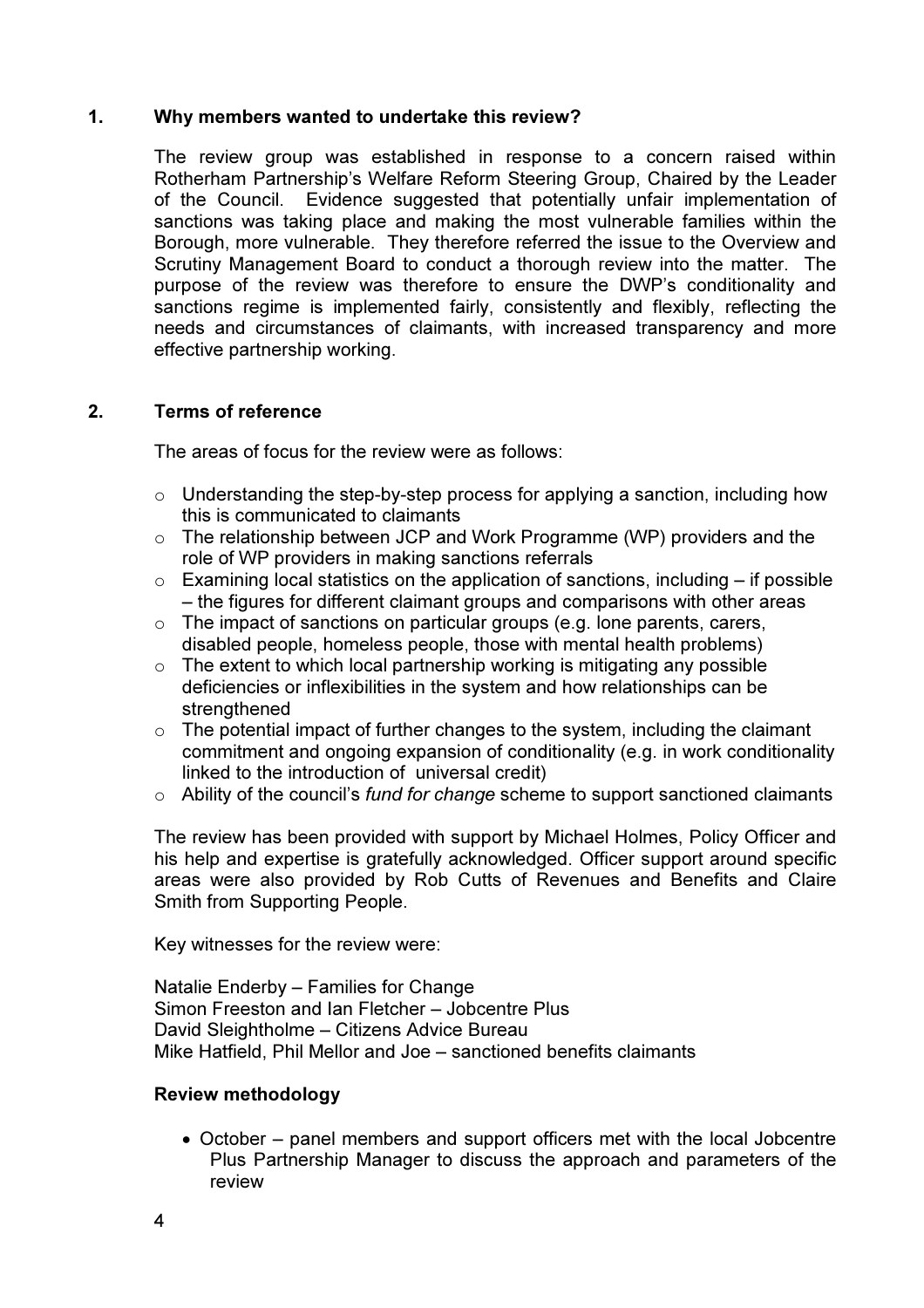- November first evidence session with Families for Change worker and sanctioned claimants. Additional written evidence was provided by the Supporting People programme and RMBC Revenues and Benefits.
- January second evidence session with JCP Partnership Manager and Advisor Manager, Rotherham CAB and sanctioned claimant.

## 3. Background

Sanctions are a central element of DWP's conditionality regime, which is in place to ensure job seekers are taking appropriate steps to prepare and look for work. They involve suspending benefit payments from claimants for a fixed period of time.

Conditionally "doubts" are raised by job centre staff or DWP's contracted Work Programme providers and then a decision on whether to impose a sanction is made by a separate DWP decision-making team.

Specifically, sanctions can be applied for (see appendix A):

- Lower level: failure to attend/participate in an interview or training scheme 4 weeks loss of benefit for a first failure, rising to 13 weeks for subsequent breaches
- *Intermediate level: failure to be available for work* disentitlement and up to 4 weeks loss of benefit for first failure, increasing to 13 weeks for subsequent failures
- *Higher level: failing to comply with the most important job seeking requirements (i.e. leaving a job voluntarily or failing to accept a reasonable job offer)* – the sanction can vary from 13 weeks for the first failure to 3 years for a third failure

## 3.1 National context

The sanctions regime became a particularly high profile topic in 2013, with media reports suggesting a targets culture in job centres. In response, the DWP commissioned an internal report, which "found no evidence of a secret national regime of targets or widespread secret imposition of local regimes to that effect".

However, recently published results of a survey of job centre staff carried out by the Public and Commercial Services Union (PCS) paint a different picture. Headline findings from the survey responses included:

- 23% said they had explicit targets for sanction referrals, with 81% having an "expectation" level
- 61% experienced pressure to refer claimants where they believed it may be inappropriate
- 10% had gone through formal poor performance procedures for not making "enough" referrals
- 70% did not believe that sanctioning has a positive impact on a claimant finding work.

Due, at least in part, to new regulations introduced in October 2012, the number of sanctions increased significantly in 2013. According to the DWP, there were 553,000 sanctions between November 2012 (the first full month of the new regime) and June 2013, compared with 499,000 from November 2011 to June 2012; an increase of nearly 11%.

The number of sanctions has increased to the extent that around 5% of all jobseekers allowance (JSA) claimants are sanctioned every month. Some 860,000 JSA claimants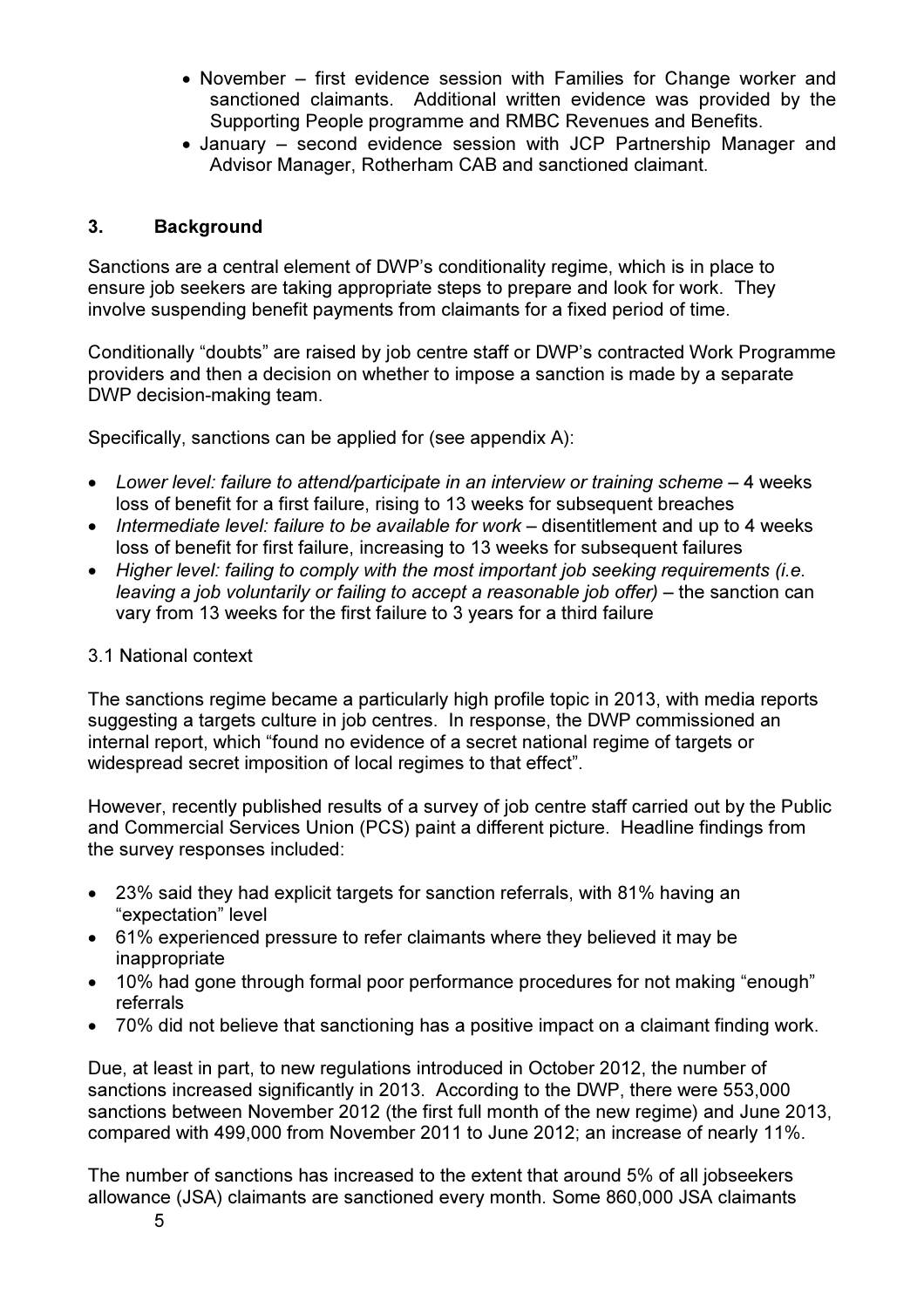were sanctioned in the year to June 2013, the highest number in any 12-month period since at least April 2000.

The government has commissioned an independent review of JSA sanctions, which is due to report back shortly.

In January, the work and pensions select committee published its report into the role of Jobcentre Plus (JCP) in the reformed welfare system. Conclusions and recommendations directly relating to the sanctions regime included:

- Conditionality is a necessary part of the benefits system and sanctioning, if used appropriately, can be a useful tool for encouraging engagement with employment support. Sanctions should be used primarily for this purpose and as a last resort. Strict conditionality regimes should be balanced by meaningful and in-depth advice and support from JCP for those who need it.
- Our evidence suggests that many claimants have been referred for a sanction inappropriately or in circumstances in which common sense would suggest that discretion should have been applied by job centre staff.
- We recommend that DWP take urgent steps to monitor the extent of financial hardship caused by benefit sanctions, including by collecting, collating and publishing data on the number of claimants "signposted" to food aid by job centres and the reasons for claimants' need for assistance in these cases.

A report by the think tank, Policy Exchange, published on 3<sup>rd</sup> March 2014, casts doubts on the efficacy of the sanctions system, suggesting that each year as many as 68,000 people on JSA have their benefits taken away by mistake and face unnecessary hardship as a result:

"After appeals and reconsiderations our estimates suggest that only around 34.7% of sanction referrals actually result in an upheld adverse decision [i.e. where a sanction was imposed and not overturned after any appeal]. The obvious implication is that an extremely high proportion (65.3%) of decisions are eventually classified as 'not adverse' or 'reserved/cancelled'. This suggests that the referral mechanism may be too stringent, with more referrals occurring than necessary."

New conditionality rules and "intensive measures" to help the long-term unemployed, introduced from April 2014, are likely to see an increase in referrals and sanctions as claimants will have more mandatory requirements to comply with.

# 3.2 Local context

Numerous agencies have provided anecdotal and case study information on sanctions issues in the borough, both prior to and during the review. This includes: front line housing support organisations, family support workers, RMBC's supporting people team, the Gate Surgery and Rotherham CAB.

In addition, data from "food in crisis" organisations reveals that around 38% of customers identify benefit delays or sanctions as the main reason for needing help from food banks (between November 13 and January 14).

Though DWP's internal report recommended that statistics on sanctions should start to be published at individual job centre level, this has not happened and the data only seems to be available via the department's Stat-Xplore website.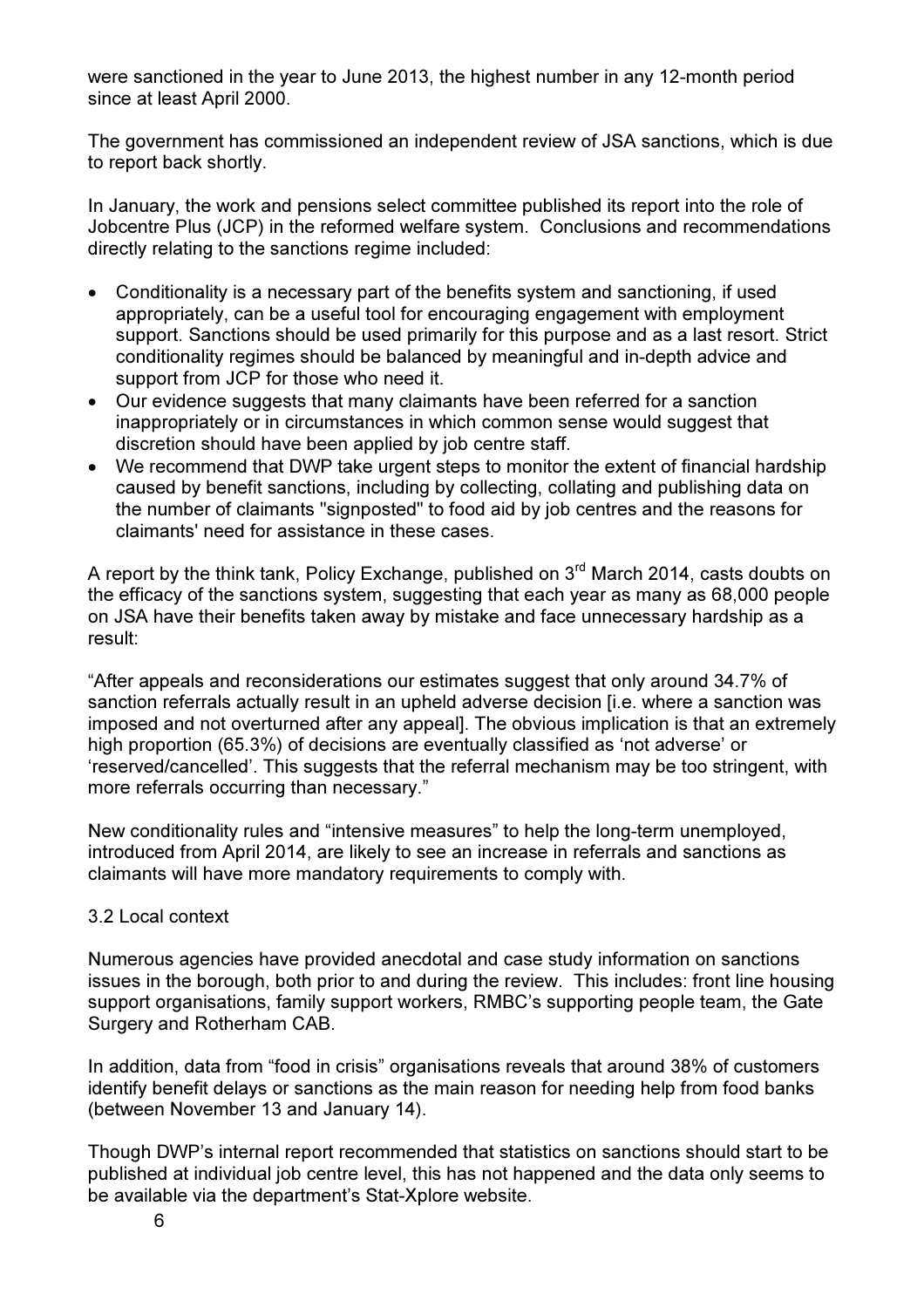Based on Stat-Xplore figures, the following information has been gleaned in relation to JSA sanctions in Rotherham across the three job centres (town centre, Maltby and Dinnington) from October 2012 to September 2013:

- There were an average of around 1,300 sanction decisions per month, with around 1,000 individual claimants referred for a decision (or compliance "doubt") each month
- Approximately 534 sanctions were applied per month
- This represented an increase of around 17% on the previous 12 months
- Approximately 78% of total decisions and 64% of "adverse" decisions (i.e. where a sanction was applied) related to low level failures; 15% of total decisions, but 31% of adverse decisions were for intermediate level; and 7% of decisions, but just 5% of adverse decisions were for high level.

# 4. Evidence

# *4.1 Department of Work and Pensions – Jobcentre Plus*

The process was outlined as follows. A customer makes a new claim online. They attend the job centre and the conditionality is discussed. They then draw up a jobseeker's agreement which details the agreed conditionality. This is a 2-way discussion with commitments from both sides and is done within the legislative requirements. Fortnightly reviews take place where job seeking activity is reviewed. If they are not meeting their agreement they are given a warning, though the advisers do have discretion e.g. if appointments are missed due to a hospital appointment. If the claimant hasn't got a computer or has travel limitations this is considered as part of the original agreement. The need to deal with family crisis is built into the system.

All staff are trained in how to follow this process and in tackling the barriers that clients may have.

If in the fortnight following a warning it is felt that they are still not meeting the conditions, relevant evidence is submitted in a report to the DWP decision-making centre in Hanley. The decision on whether to sanction is made there, with an automated system triggering a letter to advise the claimant of the decision. No sanctions are issued without a warning first.

There is a mandatory reconsideration process which allows Jobcentre Plus to reverse the sanction without going to appeal. This part of the process is done by the centre in Hanley. There is a rapid re-claim process for the end of temporary contracts, so if someone's contract ends they can start a new claim much quicker. If sanctions had been in effect prior to the temporary work then they would kick in again on the new claim.

The hardship fund is a payment of 60% of jobseeker's allowance to which sanctioned claimants can apply. The decision will be based on the extent to which the claimant is likely to experience hardship, taking into account the resources they have available and their level of vulnerability. Unless a claimant is judged to be in a vulnerable group, they will have to wait fourteen days before being eligible for hardship support.

Sanctions do not affect housing benefit so claimants should still be able to access this. The review group were also made aware of a more severe element of the conditionality regime, referred to as a disallowance which does affect other benefits. This is a more severe form of penalty for persistently failing to look for work or accept jobs, but is used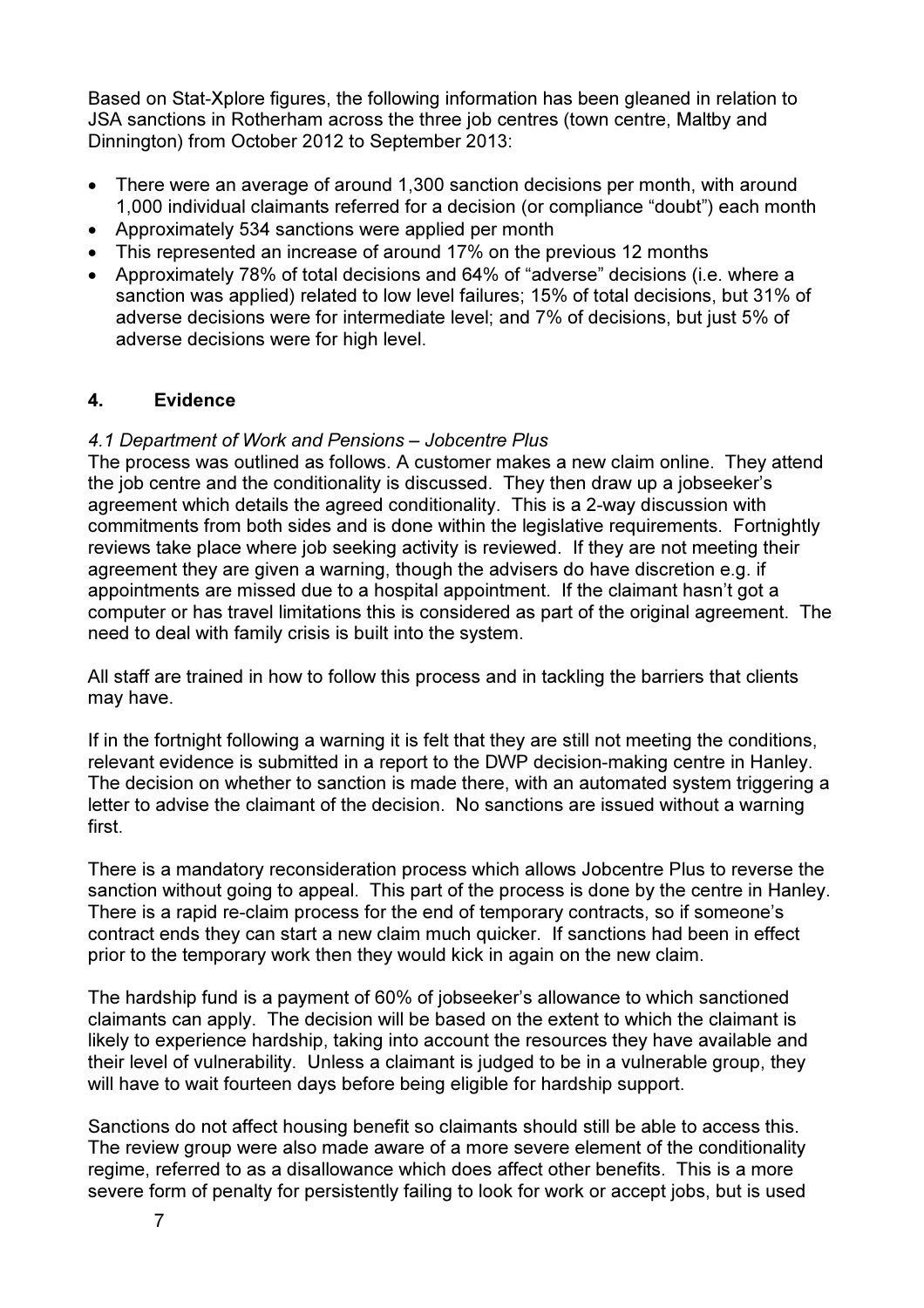sparingly. With a disallowance, as well as losing benefits for a period of time, claimants are also ineligible for hardship funding.

Sanctions:

Initial sanction – 4 weeks 2<sup>nd</sup> sanction – 13 weeks

Appeal and reconsideration is included at every stage

Higher level (for refusal/misconduct) Initial – 13 weeks  $2<sup>nd</sup> - 26$  weeks  $3^{\text{rd}}$  – 156 weeks

There are very small numbers of the 26 week penality and they have not experienced the maximum one of 156 weeks yet.

A brand new claim would stay with JCP for 39 weeks for 18-24 year olds and 52 weeks for ages 25+. After that they would move to a Work Programme provider for 2 years. At this point JCP loses all contact with the client; they have an exit interview to explain all these changes to them and this would include information on how to make a complaint. The client would return to JCP after the 2 years. Vulnerable claimants e.g homeless, ex Armed Forces, drug or alcohol dependent or other health conditions can have voluntary access to Work Programme from day one of a new claim.

#### *4.2 Work Programme providers*

The two Work Programme prime contractors for South Yorkshire – Serco and A4e - were invited to take part in the review either by giving evidence at meetings or answering written questions. Both turned down the opportunity to provide evidence and to have their input considered by the review, with A4e taking the view – based on advice from their DWP account manager - that it would be inappropriate to respond to the panel's questions.

This leaves a gap in the review's evidence as Work Programme providers have a significant role in the local employment support system and – thus – the sanctions process.

All information regarding how Work Programme providers trigger the sanctions process was therefore provided by the claimants themselves.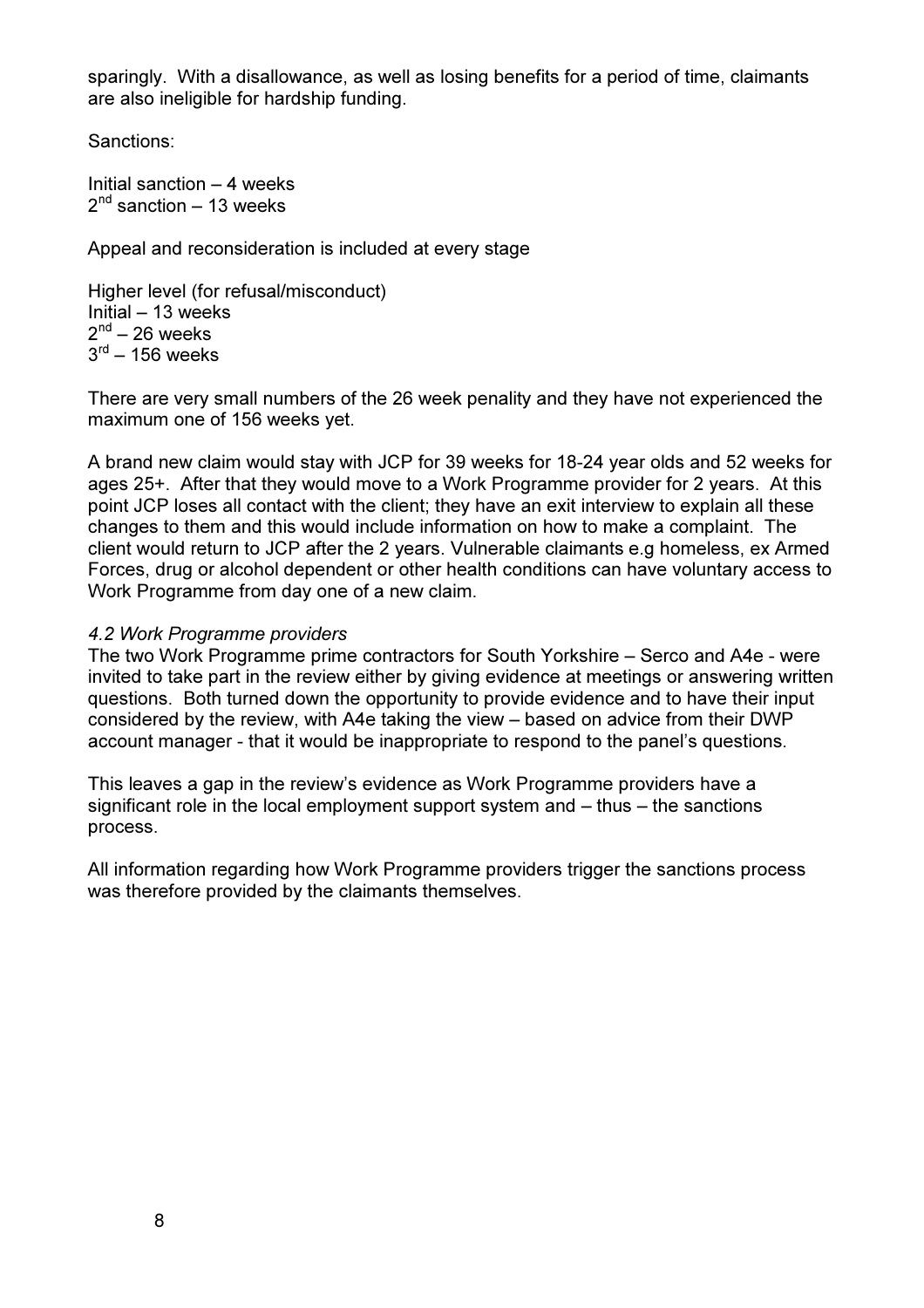### 5. Key findings

### The findings are considered in relation to a number of themes that emerged from the evidence sessions.

#### 5.1 Communication

This relates to communication both with claimants and between agencies/providers, and the general consensus was that this needs to be improved. Communication with claimants relates to notifications of sanctions being triggered and applied, both verbally by the advisers and by letter from the centre in Hanley.

Evidence was heard that claimants were unaware of the sanctioning process being applied, which indicates that either warnings had not been issued or that the claimants had failed to understand they had received a warning.

Members wished to highlight the issue of communication strongly. The complex nature of the system causes confusion for many claimants and therefore in the opinion of the review group, more likely to be sanctioned. It is essential therefore that this issue is addressed.

There were also examples of letters arriving late (i.e. after sanctions had been applied) and letters being sent to a homeless person who couldn't read. What was clear to the review group was that a definite breakdown in communications channels was occurring, at least in the case of the claimants they heard from. This also applied to the providers that claimants were referred to (not necessarily as part of the Work Programme) with examples of claimants being sanctioned due to confusion over dates, conflicting advice over whether attendance was required and clashing of appointments.

Again, this suggests that there are communication issues to be addressed to avoid unnecessary sanctioning and the complications that this causes. The Jobcentre Plus representatives who gave evidence also agreed that the situation with regard to Work Programme and other providers was complicated and sometimes caused communication difficulties.

The situation is further complicated by the fact that letters are sent to claimants from the main centre in Hanley and the remote nature of this doesn't allow for local flexibility in how communications are handled. Members were strongly in favour of implementing as much flexibility as is allowed locally to achieve a consistent and clear mechanism for communicating both between providers and with claimants.

Signposting to support services and advising of appeals process / availability of hardship fund was also found to be inconsistent in terms of the experiences of the claimants who presented to the review group. Claimants gave evidence that they were either unaware of the appeals process or hardship fund, or they were treated insensitively by the operators from the telephone number they were provided to enquire about the hardship fund.

Although Work Programme providers did not provide evidence to the review, the DWP guidance for Work Programme providers suggests that signposting to the hardship fund may not be automatic. The guidance states that: "If a participant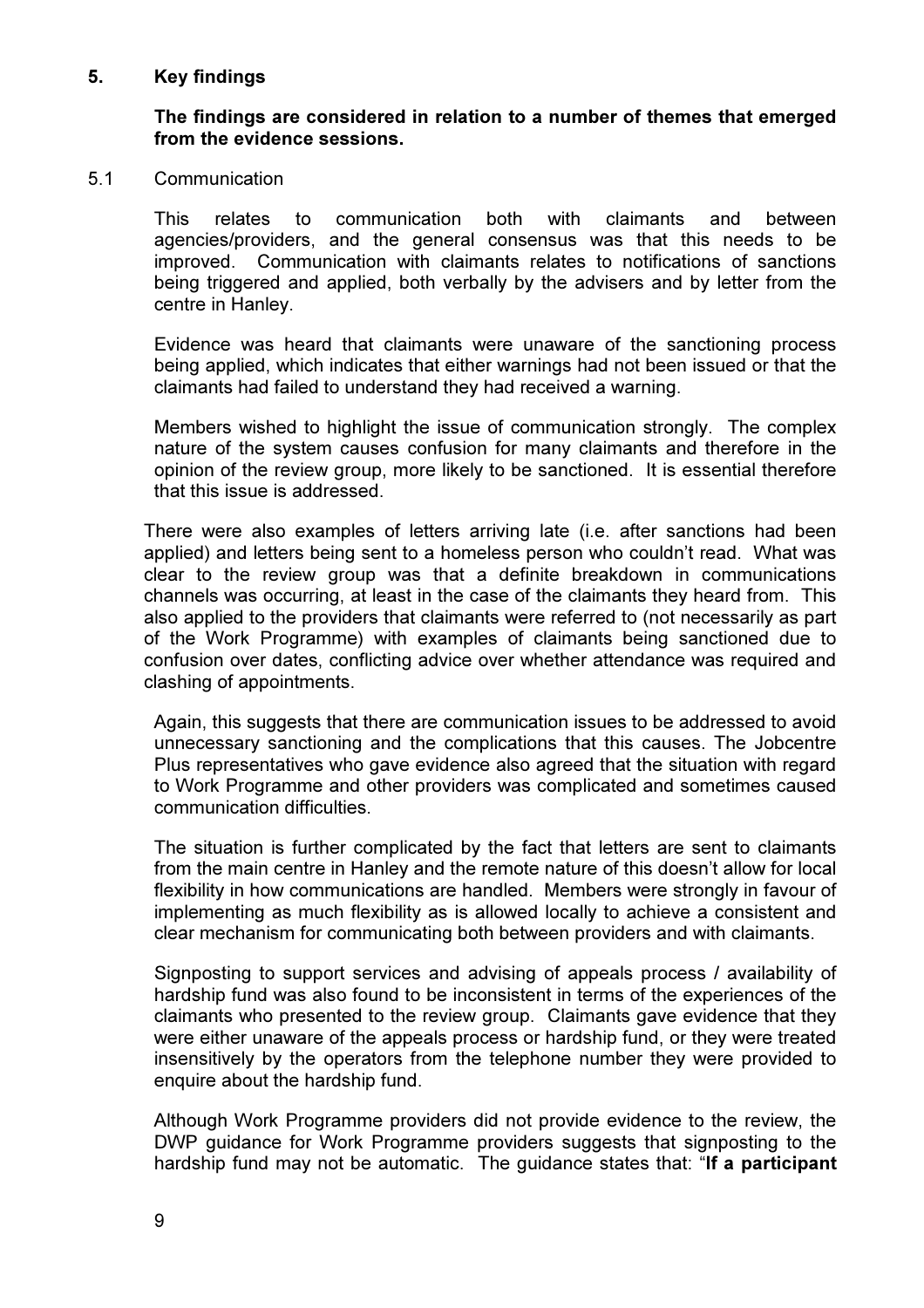asks about or requests information on Jobseeker's Allowance hardship provision you should direct them to their Jobcentre Plus office".

Finally in this section, despite their unhappy experiences with the DWP, no claimants mentioned making a formal complaint and the review group again felt that this is not communicated well enough. The representatives from Jobcentre Plus confirmed that they manage the complaints process for their services.

#### 5.2 Discretion and flexibility

Following on from the points made about communication, it was felt by the review group that it was important to attempt to introduce as much local flexibility into the system as possible, although the scope to do this is constrained by legislation and regulations.

For example, one claimant had been unable to do the required job search as part of his agreement due to his wife's illness. This wasn't taken into account and sanctions were applied. Jobcentre Plus representatives pointed out that flexibility around this is already present in the system and advisers should use their discretion to allow for circumstances such as these. They confirmed that all staff are trained accordingly. The warning system should allow these discussions to take place and it was confirmed that no sanction should apply without a prior warning being issued. Again, evidence from the claimants suggested that this was not being implemented consistently.

Jobcentre Plus do aim to reconsider sanction decisions prior to appeals (and this is now a national requirement), but this will be too late to prevent benefits being stopped and people experiencing hardship.

Concern was expressed about Work Programme providers who – according to the DWP guidance - are required to raise a doubt for any "failure to participate" in mandated activity by jobseeker's allowance claimants. Due to the lack of evidence from them it was difficult for the group to determine what is happening locally regarding this, but national data suggests only 35% of doubts raised ultimately lead to a sanction.

Concern was expressed about the role of the centre in Hanley. Members were made aware of the mandatory reconsideration process which allows a decision against a claimant to be reversed without having to go through the appeal process. This is carried out by Hanley and members wished the potential for this role to be carried out locally to be considered.

#### 5.3 Vulnerable claimants

The review group found conclusively that there are gaps in support available for the most vulnerable of claimants and that normal communication processes are failing some of them. The vulnerable claimants that the group heard from had managed to find support from agencies such as Families for Change (Rotherham's "troubled families" programme), Action Housing and Citizens Advice Bureau. They had also been referred to food banks for essential provisions during their periods of sanction. All these claimants expressed huge gratitude for the support they had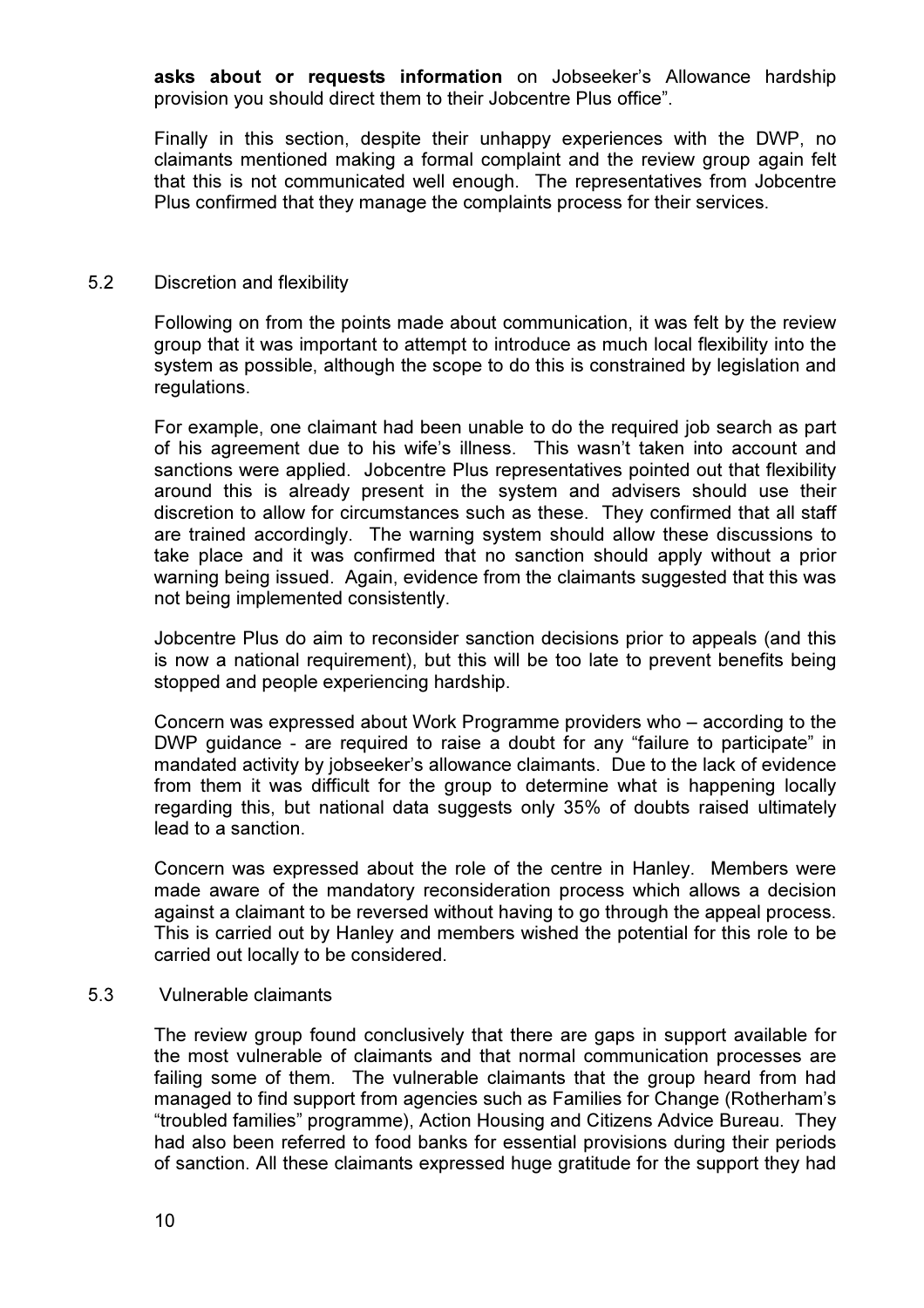received and expressed their concern about how they would have managed without such intervention.

Representatives from CAB and Families for Change gave evidence during the review and their experience showed that claimants were unaware of food banks, the support available by contacting utility companies or how to either complain or appeal against DWP decisions. They reported the negative health impacts felt by these vulnerable claimants as a result of sanctions, particularly on their mental health. An example was also received of a claimant whose son was unable to have the special diet that his health condition required during the period of sanctions. Another claimant was forced to sleep rough for 4 days as a result of his sanctions.

Members concluded that it was essential that such vulnerable claimants were able to access one to one support, possibly by involving local support agencies at an earlier stage in the process (i.e. when initial "claimant commitments" are being agreed). Jobcentre Plus representatives were clear that there is provision for the role of advocacy in the system, allowing such agencies to work on behalf of claimants (implicit consent would be required which can easily be established).

#### 5.4 Local working protocol

Members of the review group reiterated that whilst they understood the limitations around their ability to influence rules at a local level, the aim of the review was to ensure that fairness is fundamental to how the rules are applied locally. Their recommendations are therefore that the most effective way to address the themes of this review – better communication; maximising local flexibility and discretion; and support for the most vulnerable - would be via the establishment of a local working protocol.

This would seek to address the above issues, but to be effective it would need to include Work Programme providers, who have so far failed to engage with the review. Jobcentre Plus representatives indicated an in principle interest in this approach. They were also in favour of education and awareness raising for claimants about what kind of behaviour is likely to trigger sanctions and would be interested in working with partners to help with this.

As an example of a local arrangement, in Birmingham a support organisation (St Basils) working with marginalised young people had established a protocol with DWP. They notified DWP of young people who were making a claim and any personal circumstances that may make it difficult for them to meet conditionality requirements. A support worker would then generally attend the young person's initial job centre appointment and DWP would aim to inform the named worker prior to any compliance "doubt" being raised.

## 6. Recommendations

The review group have made one single overarching recommendation: that the partners within the welfare reform steering group, via Rotherham Partnership, aim to establish a local working protocol. The overall aim of this is to ensure complete fairness in the process of implementing sanctions in Rotherham. Within this framework, partners are specifically asked to consider the following: